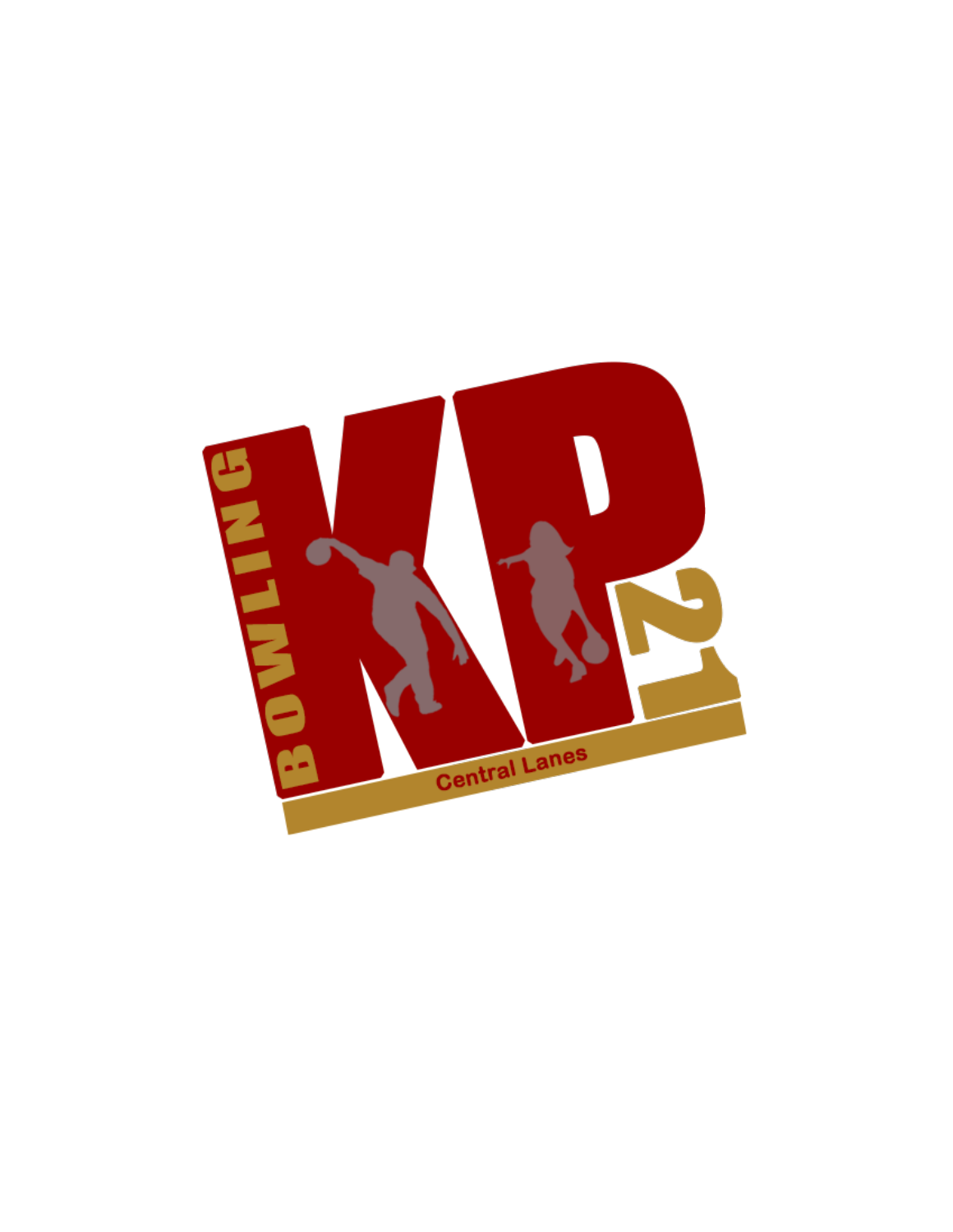## **Sunday, October 17, 2021 Central Lanes Bowling Center**

| <b>Name of Bowler</b><br>Game 1 |                   |                |             |              |             | Game 2 |            |              |             |          | Game 3 |                  |    |                                  |          | Game 4 |                  |   | <b>Scratch</b>      | No. of I |     |              | Grand |                      |             |              |
|---------------------------------|-------------------|----------------|-------------|--------------|-------------|--------|------------|--------------|-------------|----------|--------|------------------|----|----------------------------------|----------|--------|------------------|---|---------------------|----------|-----|--------------|-------|----------------------|-------------|--------------|
| <b>Pos Last Name</b>            | <b>First Name</b> | <b>Average</b> | <b>Hdcp</b> | Lane   Seg   | Score   Hcp | Total  | Lane   Seg |              | Score   Hcp |          |        |                  |    | Total   Lane   Seg   Score   Hcp |          | Total  | Lane Seq         |   | Score   Hcp   Total |          |     | <b>Total</b> |       | <b>Games</b> Average | <b>Hdcp</b> | <b>Total</b> |
| <b>Elliott</b>                  | Aaron             |                |             | 29           | 201         | 201    |            |              | 216         |          | 216    | 25               | B. | 248                              |          | 248    | 23               |   | 242                 | $\Omega$ | 242 | 907          |       | 226.75               |             | 907          |
| 2 Manibusan                     | <b>Brian</b>      |                |             | ້            | 214         | 214    |            |              | 182         |          | 182    | 25               |    | 200                              |          | 200    | 23               |   | 256                 |          | 256 | 852          |       | 213.00               |             | 852          |
| 3 Duenas                        | Evan              |                |             | $\cap$<br>۷. | 170         | 170    |            |              | 204         |          | 204    | 29               |    | 210                              |          | 210    | $\neg$ $\exists$ |   | 225                 |          | 225 | 809          |       | 202.25               |             | 809          |
| 4 Taimanglo                     | Noah              |                |             | າດ<br>∠о     | 173         | 173    | 30         | <sup>B</sup> | 192         |          | 192    | 20               | B  | 193                              |          | 193    | 24               | B | 233                 |          | 233 | 791          |       | 197.75               |             | 791          |
| 5 Leon Guerrero                 | Jay               |                |             | າດ<br>∠о     | 202         | 202    | 30         | $\Lambda$    | 189         |          | 189    | 20               |    | 163                              |          | 163    | 24               |   | 233                 |          | 233 | 787          |       | 196.75               |             | 787          |
| 6 Scott                         | Darrell           |                |             | $\sim$       | 240         | 240    | 28         |              | 136         |          | 136    | 30               |    | 237                              |          | 237    | $\sim$<br>ΖU     |   | 150                 |          | 150 | 763          |       | 190.75               |             | 763          |
| 7 Duenas                        | Ricky             |                |             |              | 153         | 153    |            | <sub>B</sub> | 201         |          | 201    | 24               | B. | 226                              |          | 226    | $\sim$<br>26     |   | 181                 |          | 181 | 761          |       | 190.25               |             | 761          |
| 8 Manibusan                     | Frank Jr.         |                |             | $\sim$       | 187         | 187    |            |              | 168         |          | 168    | 23               |    | 189                              |          | 189    |                  |   | 182                 |          | 182 | 726          |       | 181.50               |             | 726          |
| 9 Camacho                       | Jeremiah          |                |             | n r          | 189         | 189    |            |              | 180         |          | 180    |                  |    | 138                              |          | 138    |                  |   | 191                 |          | 191 | 698          |       | 174.50               |             | 698          |
| 10 Flickinger                   | Jesse             |                |             | $\sim$       | 226         | 226    |            |              | 144         | $\Omega$ | 144    | 26               |    | 158                              | $\Omega$ | 158    | 28               |   | 158                 | $\Omega$ | 158 | 686          |       | 171.50               |             | 686          |
| 11 Catbagan                     | Charles           |                |             |              | 169         | 169    | ۷b         |              | 147         |          | 147    | 28               |    | 176                              |          | 176    |                  |   | 169                 |          | 169 | 661          |       | 165.25               |             | 661          |
| 12 Manibusan                    | Mark              |                |             |              | 166         | 166    | 29         |              | 181         |          | 181    | 77<br>$\angle$ / |    | 166                              |          | 166    | n F<br>25        |   | 145                 |          | 145 | 658          |       | 164.50               |             | 658          |
| 13 Manibusan                    | Brandon           |                |             |              | 174         | 174    |            |              | 148         |          | 148    | 24               |    | 157                              |          | 157    |                  |   | 178                 | $\Omega$ | 178 | 657          |       | 164.25               |             | 657          |

|                      | <b>Name of Bowler</b> |                |  | Game 1 |                                 |              |              |    | Game 2       |                                  |    |     |    | Game 3                           |                 |       |  | Game 4                   |     |              | <b>Scratch</b>  | No. of       |         |             | <b>Grand</b> |
|----------------------|-----------------------|----------------|--|--------|---------------------------------|--------------|--------------|----|--------------|----------------------------------|----|-----|----|----------------------------------|-----------------|-------|--|--------------------------|-----|--------------|-----------------|--------------|---------|-------------|--------------|
| <b>Pos Last Name</b> | <b>First Name</b>     | <b>Average</b> |  |        | Hdcp   Lane   Seq   Score   Hcp |              | <b>Total</b> |    |              | Lane   Seg   Score   Hcp   Total |    |     |    | Lane   Seg   Score   Hcp   Total |                 |       |  | Lane   Seg   Score   Hcp |     | <b>Total</b> | <b>Tota</b>     | <b>Games</b> | Average | <b>Hdcp</b> | <b>Total</b> |
| 1 Flores             | Ryan                  | 147            |  |        | 162                             |              | 194          | 10 | B            | 161                              | 32 | 193 | 20 | 162                              | 321             | 194   |  | 179                      |     | 211          | 664             |              | 166.00  | 128         | 792          |
| 2 Toledo             | Virgil                | 146            |  |        | .73                             |              |              |    |              | 134                              | 33 | 167 |    | 154                              | 33 <sup>1</sup> | 187   |  |                          | 33  | 169          | 597             |              | 149.25  | 132         | 729          |
| <b>B</b> Reyes       | Josh                  | 161            |  |        | 155                             |              | 176          |    |              | 147                              |    | 168 |    | 143                              | 211             | 164   |  | 140                      |     | 161          | 585             |              | 146.25  | 84          | 669          |
| 4 Leones             | Robert                | 174            |  |        | 137                             |              | 149          |    |              | 178                              | 12 | 190 | 10 | 186                              | 12 <sup>1</sup> | 198   |  | 108                      |     | 120          | 60 <sup>c</sup> |              | 152.25  | 48          | 657          |
| 5 Bamba              | Kaimana               | 158            |  |        | 165                             |              | 189          |    | <sub>B</sub> | 147                              | 24 | 171 | 28 | 143                              | 24              | 167 l |  | U.                       |     | 121          | 552             |              | 138.00  | 961         | 648          |
| 6 Duenas             | Lisa                  | 163            |  |        | 149                             |              | 169          |    | B.           | 161                              | 20 | 181 |    | 136                              | 20              | 156   |  | 116                      | 20  | 136          | 562             |              | 140.50  | 80          | 642          |
| 7 Cabrera            | Giovanni              | 170            |  |        | 122'                            |              |              |    | B.           | 139                              | 15 | 154 |    | 146                              | 15 <sup>1</sup> |       |  |                          | 15. | 170          | 562             |              | 140.50  | 60          | 622          |
| 8 Sanchez            | Zachary               | 172            |  |        |                                 | $\mathbf{1}$ | 123          |    |              | 154                              | 13 | 167 |    | 119                              | 13 <sup>1</sup> | 132   |  | 178                      | 131 | 191          | 561             |              | 140.25  | 52          | 613          |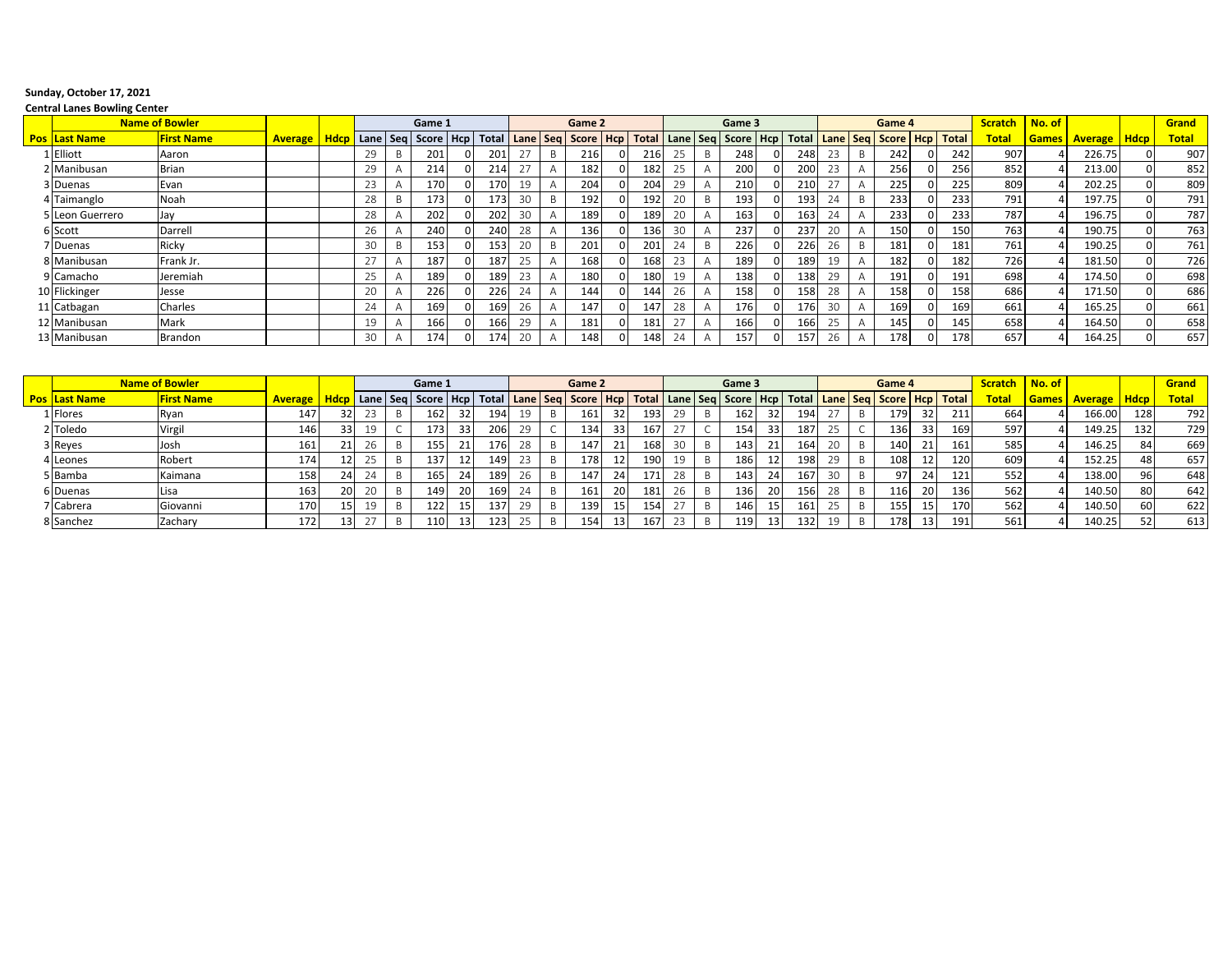## **Elimination Round - October 2021**

| Round 1                     |                  | Round 2                             |                            | Semi-Final                                   | <b>MONTHLY FINALS</b>                     |  |  |  |  |  |
|-----------------------------|------------------|-------------------------------------|----------------------------|----------------------------------------------|-------------------------------------------|--|--|--|--|--|
|                             |                  |                                     |                            |                                              |                                           |  |  |  |  |  |
|                             |                  |                                     | <b>King of the Lanes</b>   |                                              |                                           |  |  |  |  |  |
| Lane Seed Athlete's Name    | Game Hp Total    | Lane Seed Athlete's Name            | Game Hp Total              | Lane Seed Athlete's Name<br>Game Hp Total    | ane Seed Athlete's Name<br>Game Hp Total  |  |  |  |  |  |
| 19<br>5 Jay Leon Guerrero   | 140<br>140       |                                     |                            |                                              |                                           |  |  |  |  |  |
| 20 10 Jesse Flickinger      | 123<br>123       | 5 Jay Leon Guerrero<br>27<br>versus | 177<br>177                 | 1 Aaron Elliott<br>19<br>248 0 248<br>versus |                                           |  |  |  |  |  |
| 6 Darrell Scott<br>23       | 179<br>179       | 28<br>7 Ricky Duenas                | 258<br>258                 | 211 0 211<br>20<br>7 Ricky Duenas            | 1 Aaron Elliott<br>27<br>218<br>$0$ 218   |  |  |  |  |  |
| 7 Ricky Duenas<br>24        | 205<br>205       |                                     |                            |                                              |                                           |  |  |  |  |  |
|                             |                  |                                     |                            |                                              | versus                                    |  |  |  |  |  |
| 3 Evan Duenas<br>25         | 167<br>167       |                                     |                            |                                              |                                           |  |  |  |  |  |
| 26<br>9 Jeremiah Camacho    | 195<br>195       | 9 Jeremiah Camacho<br>19            | 196<br>196                 | 9 Jeremiah Camacho<br>208 0 208<br>23        | 9 Jeremiah Camacho<br>28<br>160<br>0, 160 |  |  |  |  |  |
|                             |                  | versus                              |                            | versus                                       |                                           |  |  |  |  |  |
| 4 Noah Taimanglo<br>27      | 220<br>220       | 4 Noah Taimanglo<br>20              | 179<br>179                 | 2 Brian Manibusan<br>24<br>166 0 166         |                                           |  |  |  |  |  |
| 8 Frank Manibusan Jr.<br>28 | 219<br>219       |                                     |                            |                                              |                                           |  |  |  |  |  |
|                             |                  |                                     |                            |                                              |                                           |  |  |  |  |  |
|                             |                  |                                     | <b>Prince of the Lanes</b> |                                              |                                           |  |  |  |  |  |
| Lane Seed Athlete's Name    | Game Hp Total    | Lane Seed Athlete's Name            | Game Hp Total              | Lane Seed Athlete's Name<br>Game Hp Total    | ane Seed Athlete's Name<br>Game Hp Total  |  |  |  |  |  |
| 4 Robert Leones<br>19       | 0                |                                     |                            |                                              |                                           |  |  |  |  |  |
| 20 10                       | $\Omega$         | 4 Robert Leones<br>25               | 181 12 193                 | 27<br>1 Ryan Flores<br>191 36 227            |                                           |  |  |  |  |  |
|                             |                  | versus                              |                            | versus                                       |                                           |  |  |  |  |  |
| 6 Lisa Duenas<br>23         | 149 20 169       | 26<br>6 Lisa Duenas                 | 145 20 165                 | 28<br>147 20 167<br>4 Robert Leones          | 29<br>1 Ryan Flores<br>183 36 219         |  |  |  |  |  |
| 24<br>7 Giovanni Cabrera    | 122 15 137       |                                     |                            |                                              |                                           |  |  |  |  |  |
|                             |                  |                                     |                            |                                              | versus                                    |  |  |  |  |  |
| 3 Josh Reyes<br>27          | 0<br>0           |                                     |                            |                                              |                                           |  |  |  |  |  |
| 28<br>9                     | $\mathbf 0$<br>0 | 3 Josh Reyes<br>23                  | 171 21 192                 | 25<br>5 Kaimana Bamba<br>183 24 207          | 30<br>5 Kaimana Bamba<br>169 24 193       |  |  |  |  |  |
|                             |                  | versus                              |                            | versus                                       |                                           |  |  |  |  |  |
| 5 Kaimana Bamba<br>29       | 142 24 166       | 5 Kaimana Bamba<br>24               | 191 24 215                 | 2 Virgil Toledo<br>26<br>142 24 166          |                                           |  |  |  |  |  |
| 30<br>8 Zachary Sanchez     | 151 13 164       |                                     |                            |                                              |                                           |  |  |  |  |  |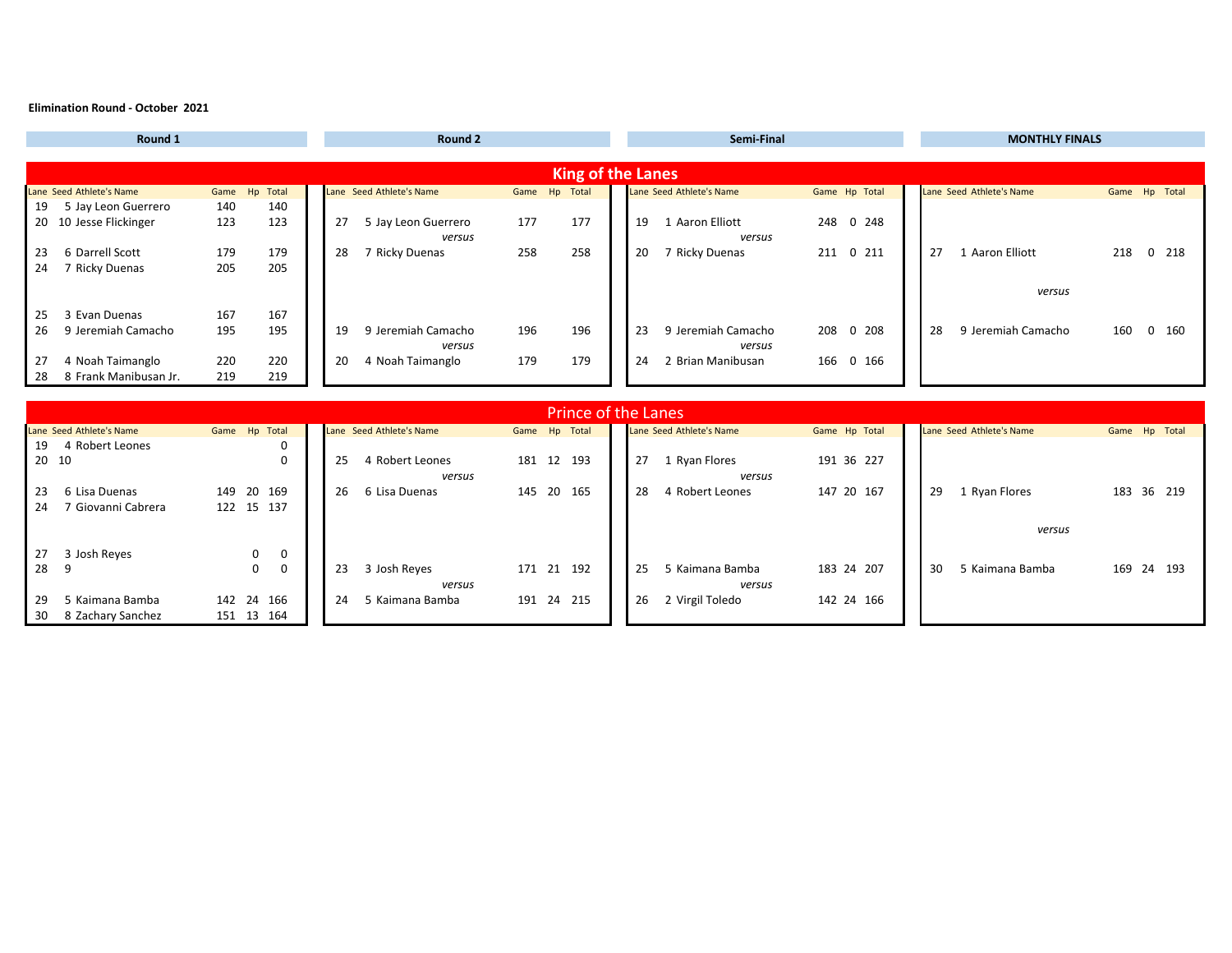## King and Prince of the Lanes

Leaderboard

|                 |                  |                   |                        |                 |                 |                 | King of the Lanes |                 |                 |                 |                 |                 |                |            |            |                |
|-----------------|------------------|-------------------|------------------------|-----------------|-----------------|-----------------|-------------------|-----------------|-----------------|-----------------|-----------------|-----------------|----------------|------------|------------|----------------|
|                 |                  |                   |                        |                 |                 |                 |                   |                 |                 |                 |                 |                 |                |            |            |                |
| Pos             | <b>Last Name</b> | <b>First Name</b> | Total<br><b>Points</b> | Jan             | Feb             | Mar             | Apr               | May             | Jun             | Jul             | Aug             | Sep             | Oct            | <b>Nov</b> | <b>Dec</b> | <b>Titles</b>  |
|                 |                  |                   |                        |                 |                 |                 |                   |                 |                 |                 |                 |                 |                |            |            |                |
|                 | 1 Elliott        | Aaron             | 165                    | 15              | 30              | 10              | 20                |                 | 20              | 30              |                 | 10              | 30             |            |            | 3              |
|                 | 2 Duenas         | Ricky             | 106                    | 20              | $\overline{2}$  | 15              | $\overline{2}$    | 30              | 5               | $\overline{2}$  | 5               | 10              | 15             |            |            | $1\,$          |
| 3               | Leon Guerrero    | Jay               | 102                    | 5               | $\overline{2}$  | $\overline{30}$ |                   | 15              | $\overline{10}$ |                 |                 | $\overline{30}$ | 10             |            |            | $\overline{2}$ |
|                 | 4 Scott          | Darrell           | 87                     |                 |                 |                 |                   | $\overline{10}$ | $\overline{2}$  | 20              | 30              | 20              | 5              |            |            | $\mathbf{1}$   |
|                 | 5 Villanueva     | Cesar             | 72                     | $\overline{30}$ | $\overline{10}$ | $\overline{15}$ |                   |                 | 5               | $\overline{2}$  | $\overline{10}$ |                 |                |            |            | $\mathbf{1}$   |
|                 | 6 Borja          | Gregory           | 67                     |                 | 10              |                 | $\sqrt{2}$        | 10              | 30              | $\overline{15}$ |                 |                 |                |            |            | $\mathbf{1}$   |
| 7               | Duenas           | Evan              | 66                     | 5               | $\overline{2}$  | 20              | 5                 | $\overline{2}$  | $\overline{2}$  | 5               | 20              |                 | 5              |            |            |                |
|                 | 8 Camacho        | Jeremiah          | 62                     |                 | $\overline{15}$ |                 | 10                | $\overline{5}$  | $\overline{2}$  | 10              |                 |                 | 20             |            |            |                |
| 9               | Catbagan         | Charlie           | $\overline{61}$        | 10              | $\overline{2}$  | $\overline{2}$  | 15                |                 | $\overline{15}$ |                 | 15              |                 | $\overline{2}$ |            |            |                |
|                 | 10 Wood          | Maria             | 51                     | $\overline{2}$  |                 |                 | $\overline{30}$   | $\overline{2}$  | $\overline{2}$  |                 |                 | 15              |                |            |            | $\mathbf{1}$   |
|                 | 11 Tagle         | Manny             | $\overline{44}$        |                 |                 | $\overline{2}$  | $\overline{15}$   | $\overline{20}$ | 5               | $\overline{2}$  |                 |                 |                |            |            |                |
| 12              | Manibusan        | <b>Brian</b>      | 44                     | 15              | 5               | 5               | $\overline{2}$    | $\overline{2}$  |                 |                 |                 |                 | 15             |            |            |                |
| 13              | Santos           | RJ                | 40                     | 5               | $\overline{20}$ |                 |                   |                 | 15              |                 |                 |                 |                |            |            |                |
|                 | 14 Cruz          | Ray               | $\overline{35}$        | $\overline{2}$  | 15              | $\overline{2}$  | 5                 | $\overline{2}$  | $\overline{2}$  | $\overline{2}$  |                 | 5               |                |            |            |                |
|                 | 15 Manibusan     | Brandon           | $\overline{34}$        |                 |                 |                 |                   | $\overline{2}$  |                 | 10              | 15              | $\overline{5}$  | $\overline{2}$ |            |            |                |
|                 | 16 Zamora        | Zayne             | $\overline{31}$        | $\overline{2}$  | 5               | 10              | $\overline{2}$    | $\overline{2}$  |                 |                 | 10              |                 |                |            |            |                |
| 17              | Mendiola         | Justin            | 30                     | $\overline{2}$  | 5               | $\overline{2}$  | $\overline{2}$    | $\overline{2}$  | $\overline{2}$  | 15              |                 |                 |                |            |            |                |
|                 | 18 Sanchez       | Mike              | 25                     |                 |                 |                 | 5                 |                 |                 |                 | 5               | 15              |                |            |            |                |
| 19              | Lanuza           | Josiah            | $\overline{18}$        | $\overline{2}$  | $\overline{2}$  | $\overline{2}$  |                   | 5               | $\overline{2}$  | 5               |                 |                 |                |            |            |                |
|                 | 20 Borja         | Darian            | 16                     |                 |                 | 5               | 5                 | $\overline{2}$  | $\overline{2}$  | $\overline{2}$  |                 |                 |                |            |            |                |
| 21              | Gutierrez        | Nikko             | 16                     | $\overline{2}$  |                 | 5               | $\overline{2}$    |                 | $\overline{2}$  | 5               |                 |                 |                |            |            |                |
|                 | 22 Manibusan     | Frank Jr.         | $\overline{16}$        | $\overline{2}$  |                 | $\overline{2}$  |                   | 5               | $\overline{2}$  |                 |                 |                 | 5              |            |            |                |
|                 | 23 Gutierrez     | Jared             | 15                     |                 | 5               |                 | 10                |                 |                 |                 |                 |                 |                |            |            |                |
| 24              | San Nicolas      | Ray               | 15                     |                 |                 |                 |                   | 15              |                 |                 |                 |                 |                |            |            |                |
| $\overline{25}$ | Day              | Erik              | 14                     |                 |                 |                 |                   | $\overline{2}$  | 5               | $\overline{2}$  | 5               |                 |                |            |            |                |
|                 | 26 Lee           | Jae Sang          | $\overline{13}$        | $\overline{2}$  | $\overline{2}$  | $\overline{2}$  |                   | $\overline{2}$  |                 | 5               |                 |                 |                |            |            |                |
| 27              | Ada              | John John         | 12                     | 10              | $\overline{2}$  |                 |                   |                 |                 |                 |                 |                 |                |            |            |                |
|                 | 28 Manibusan     | Mark              | $\overline{12}$        |                 |                 |                 |                   |                 | 10              |                 |                 |                 | $\overline{2}$ |            |            |                |
|                 | 29 Taimanglo     | Noah              | 12                     |                 |                 |                 | $\overline{2}$    |                 |                 |                 |                 |                 | 10             |            |            |                |
|                 | 30 Castro        | $\overline{JD}$   | $\overline{9}$         | 5               | $\overline{2}$  |                 |                   |                 | $\overline{2}$  |                 |                 |                 |                |            |            |                |
|                 | 31 Flickinger    | Jesse             | $\overline{9}$         |                 |                 |                 | $\overline{2}$    | $\overline{2}$  |                 |                 |                 |                 | 5              |            |            |                |
| $\overline{32}$ | Petrus           | Jared             | $\overline{7}$         |                 |                 |                 |                   | 5               | $\overline{c}$  |                 |                 |                 |                |            |            |                |
|                 | 33 Norton        | Chris             | 6                      |                 |                 |                 |                   | $\overline{2}$  | $\overline{2}$  | $\overline{2}$  |                 |                 |                |            |            |                |
| 34              | Ponce            | Zaldy             | $\overline{4}$         |                 |                 | $\overline{2}$  |                   | $\overline{2}$  |                 |                 |                 |                 |                |            |            |                |
| 35              | Cabrera          | lan               | $\overline{2}$         |                 |                 |                 | $\overline{2}$    |                 |                 |                 |                 |                 |                |            |            |                |
|                 | 36 Calip         | <b>Bruce</b>      | $\overline{2}$         | $\overline{2}$  |                 |                 |                   |                 |                 |                 |                 |                 |                |            |            |                |
| 37              | Dimla            | Darryl            | $\overline{2}$         |                 |                 |                 | $\overline{2}$    |                 |                 |                 |                 |                 |                |            |            |                |
|                 | 38 Mercado       | John              | $\overline{2}$         |                 | 2               |                 |                   |                 |                 |                 |                 |                 |                |            |            |                |